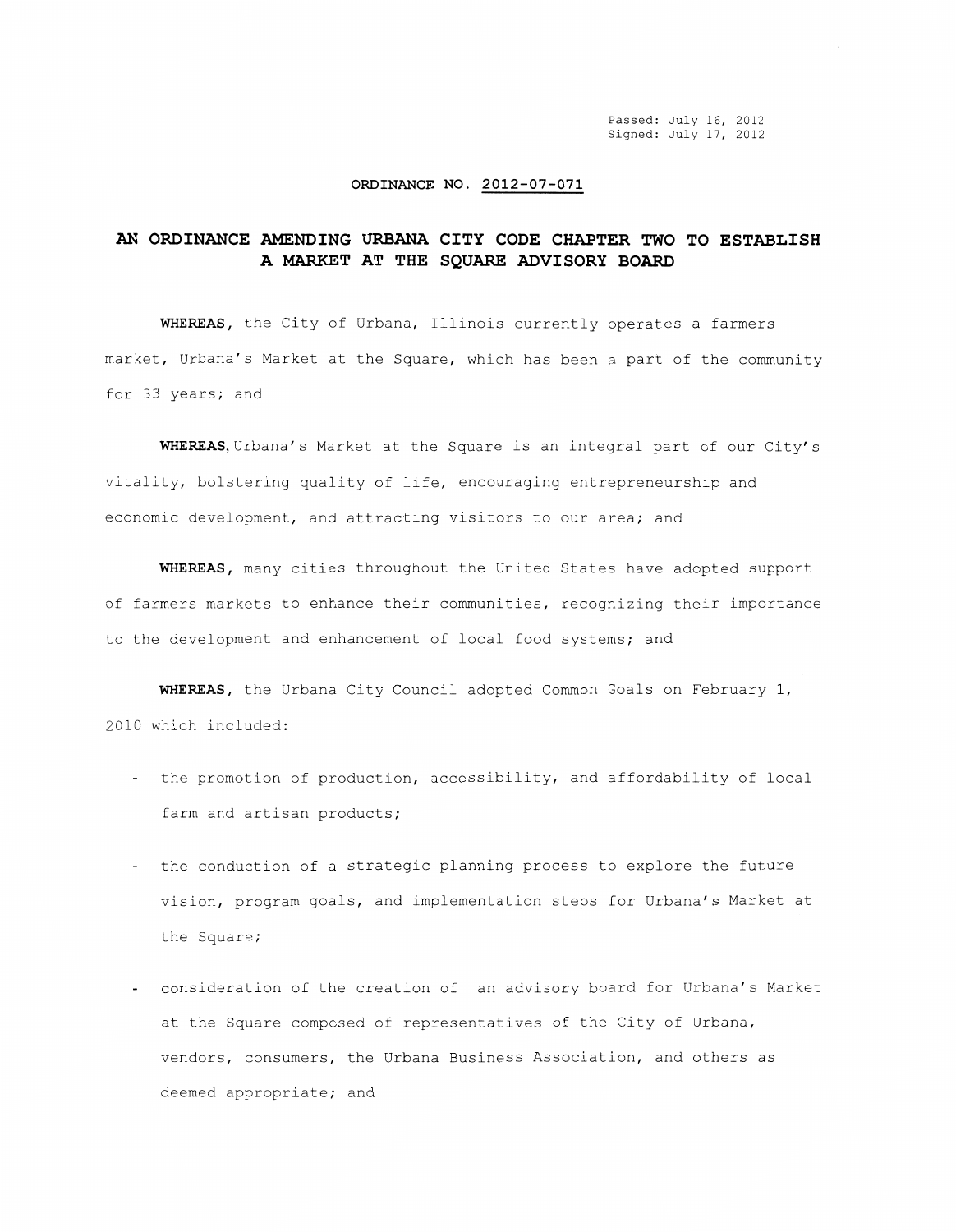**WHEREAS,** the Urbana City Council approved the Urbana's Market at the Square Strategic Plan (Resolution No. 2011-10-038R) on November 7, 2011, including the strategic planning Steering Committee's recommendation to create a Market at the Square Advisory Board; and

**WHEREAS,** the Urbana City Council wishes to establish the Market at the Square Advisory Board.

**NOW, THEREFORE, BE IT ORDAINED** BY THE CITY COUNCIL OF THE CITY OF URBANA, ILLINOIS, as follows:

**Section 1.** Urbana City Code Chapter 2, "Administration," Article IV, "Boards and Commissions," is hereby amended by adding the following division thereto:

Division 5 -- Market at the Square Advisory Board.

Section 2-95 - Market at the Square Advisory Board.

- (a) Market at the Square Advisory Board establishment. The city council hereby establishes the Market at the Square Advisory Board as set forth herein.
- (b) Mission. The Market at the Square Advisory Board recognizes the continuation and growth of Urbana's Market at the Square as essential to the vitality of our city. The Board fosters a dynamic, entrepreneurial Urbana, helps guide the long-term activities of the Market and attainment of its goals as described in the Urbana's Market at the Square Strategic Plan adopted by City Council on November 7, 2011, and creates an environment in which the Market's mission to connect the community to local food growers and producers, strengthen the local food economy, provide access to local artisans, and serve as a community gathering place, may thrive.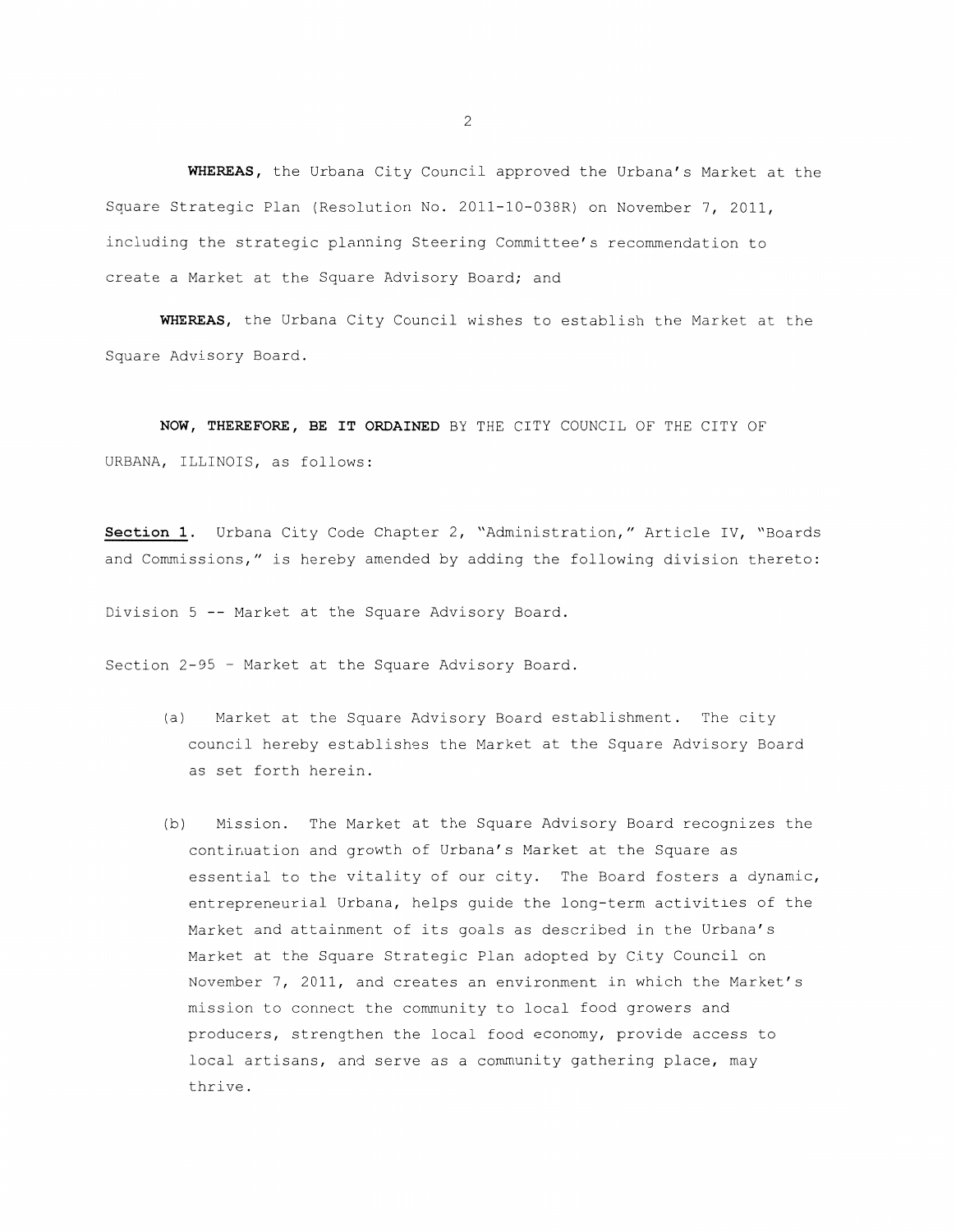**(c) Composition; appointment. The Market at the Square Advisory Board**  shall consist of nine (9) members appointed by the Mayor, and approved by the Council, from constituencies representing various segments of the Market community which have experience, expertise, or interest in the areas of farming, local food production, local food systems, urban planning, community and neighborhood organizing, event planning, business, or another related field. Members shall be chosen from a diverse range of backgrounds, occupations and Market constituencies, with the intention of reflecting the full diversity of the Urbana Market community. To that end, the composition of this Board shall be as follows:

1) Four (4) current vendors of any of the following: fruits and vegetables, meat, dairy, honey, flowers, and baked goods and other prepared foods; with three of these vendors being full-season Market participants of at least four (4) years and one a full-season participant of less than four (4) years, and all in good fiscal standing with the Market;

2) One (1) vendor artisan in good fiscal standing with the Market;

3) One (1) community group representative from a current group in good fiscal standing with the Market;

4) One (1) downtown Urbana business representative;

5) One (1) Urbana resident who is a Market patron who is not a vendor or other participant in the Market; and

6) One (1) City Council Member

In the making of appointments hereunder, the Mayor may receive recommendations by civic groups. All members shall be voting members.

(d) Quorum. A majority of Board members currently serving shall constitute a quorum.

(e) Terms of members; absence of member.

3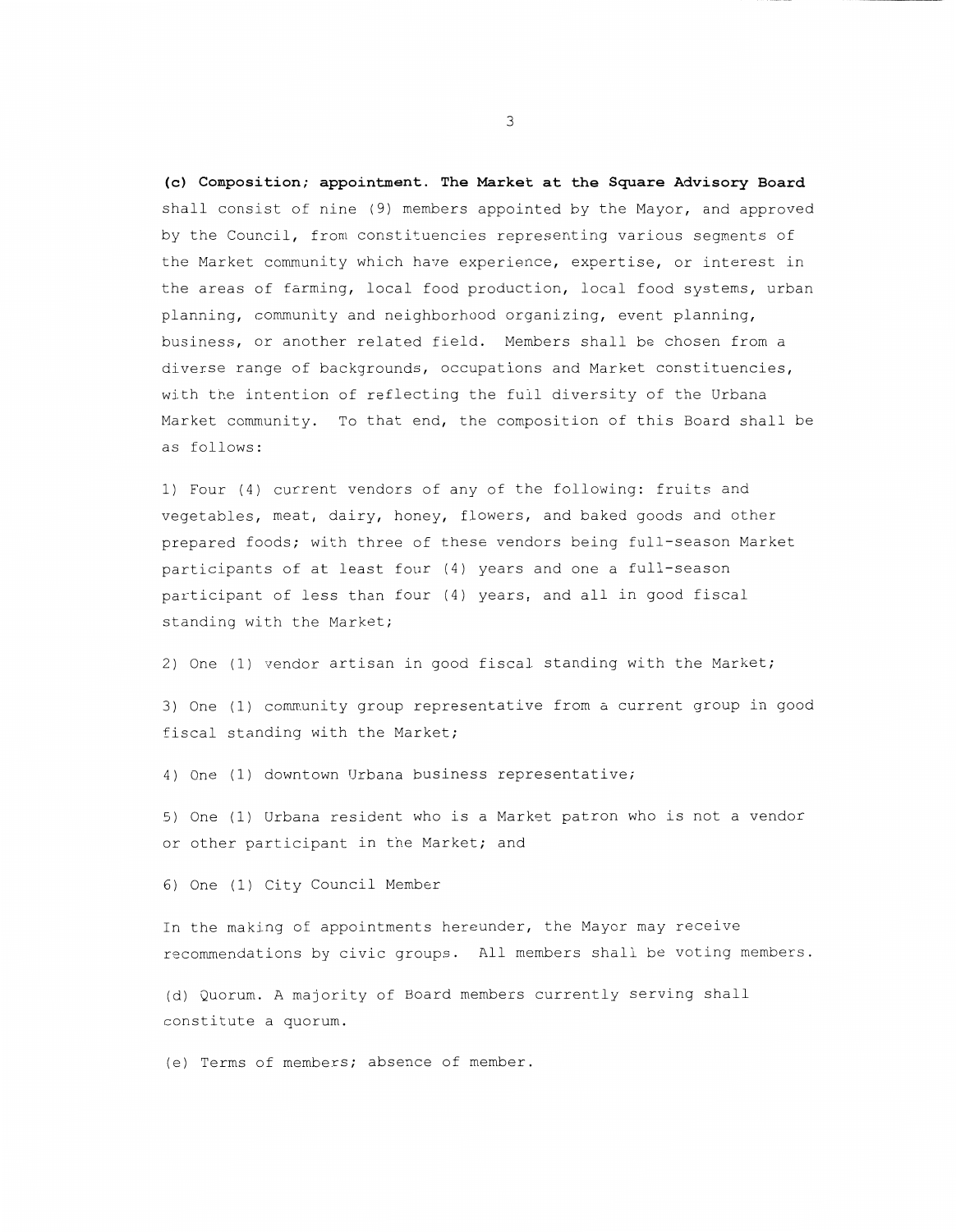- 1. The initial terms shall be as follows. There shall be three (3) members whose terms expire June 30, 2013, three (3) members whose terms expire June 30, 2014, and three (3) members whose terms expire June 30, 2015. Subsequent appointments shall be made for terms of three (3) years, or until their successors are appointed and approved by the City Council. Within sixty (60) days following the expiration of the term of each of those Board members, a successor shall be appointed by the Mayor with the approval of the City Council, and the successor shall serve for a term of three (3) years.
- 2. If a Board member resigns or is removed from the Board, a successor shall be appointed by the Mayor with the approval of the City Council and shall serve for the unexpired period of the vacated term.
- 3. Members of the Board may be removed by the Mayor for good cause with the approval of a majority of City Council present and voting. Absence from three (3) consecutive meetings within twelve (12) months may be considered to be prima facie good cause.

(f) Meetings. The Market at the Square Advisory Board shall meet quarterly, on call of the Chairperson or of any five (5) members.

(g) Chairperson. The Mayor shall designate the Chairperson of the Board.

(h) Functions and duties generally. The functions and duties of the Market at the Square Advisory Board are limited to those set forth in this ordinance, and as specifically set forth in any other duly enacted ordinance. Nothing in this ordinance shall be construed as vesting legislative discretion or power in the Board.

(i) Duties. The Market at the Square Advisory Board shall adopt its rules of procedure for whatever regular and special meetings are deemed by the Board to be advisable and necessary to the fulfillment of the duties of the Board.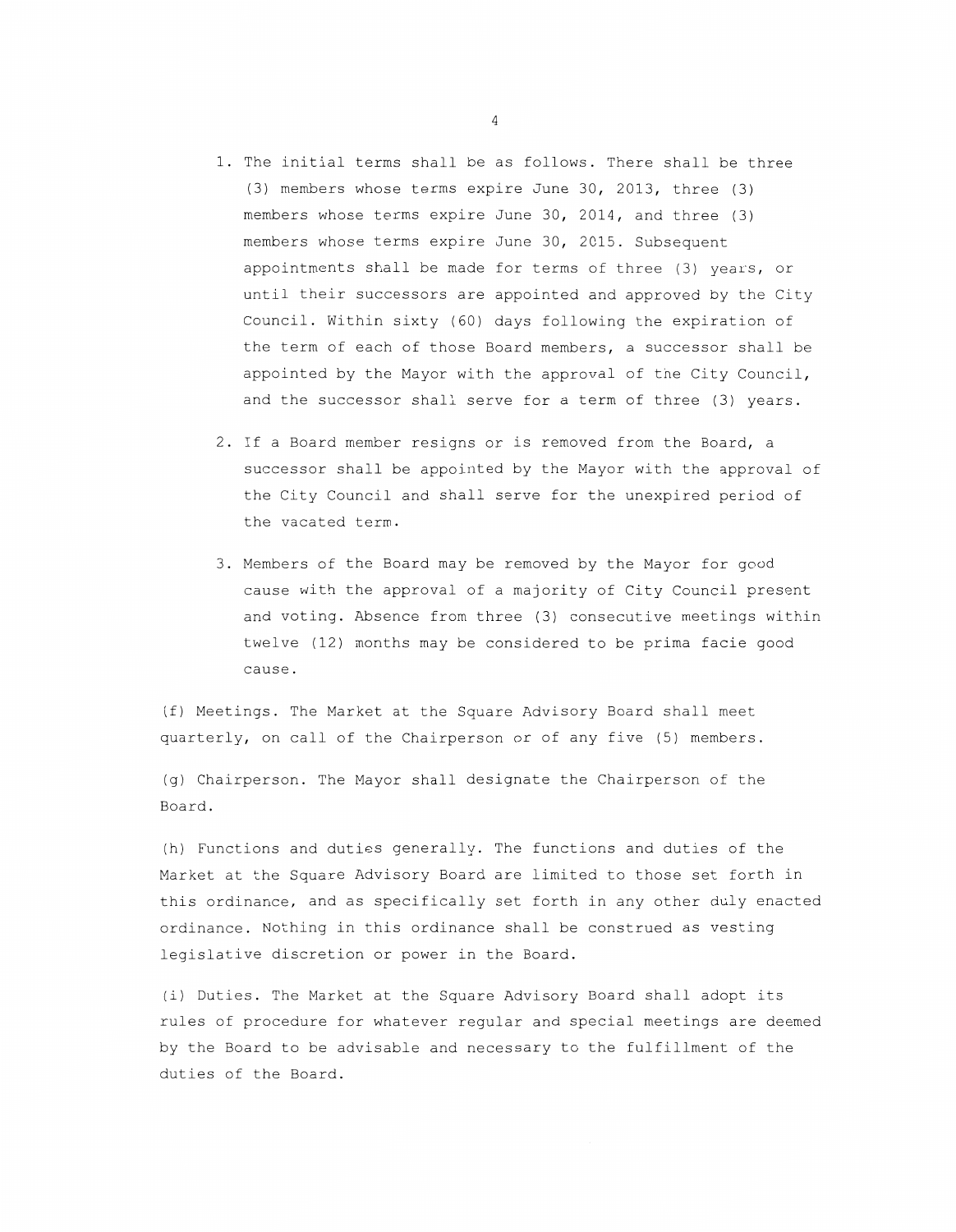The roles and responsibilities of the Board may include, but not be limited to, the following:

- 1. To consider future growth of the Market consistent with its mission;
- 2. To research and seek additional funding, including donations, grants, and other support for Urbana's Market at the Square;
- 3. To encourage public participation in the Market, and its related events and programming;
- 4. To cooperate with other entities on matters regarding the Market;
- 5. To offer educational programming to the public regarding the Market and the local food system;
- 6. To coordinate events and outreach related to the Market;
- 7. To implement Urbana's Market at the Square's Strategic Plan and update the Strategic Plan when needed; and
- 8. To take such other actions as the Mayor and City Council may direct from time to time.

The Market at the Square Advisory Board will submit its recommendations yearly to the City Council via the Market Director's Annual Report, which is delivered to City Council once per year.

(j) Sub-committees. The Market at the Square Advisory Board shall appoint sub-committees as deemed necessary.

(k) Compensation. No member of the Market at the Square Advisory Board, or any appointed sub-committee, shall receive compensation for his or her services. Members of the committees who are City employees shall receive only such compensation as is set forth as salary and benefits in the annual appropriation ordinance.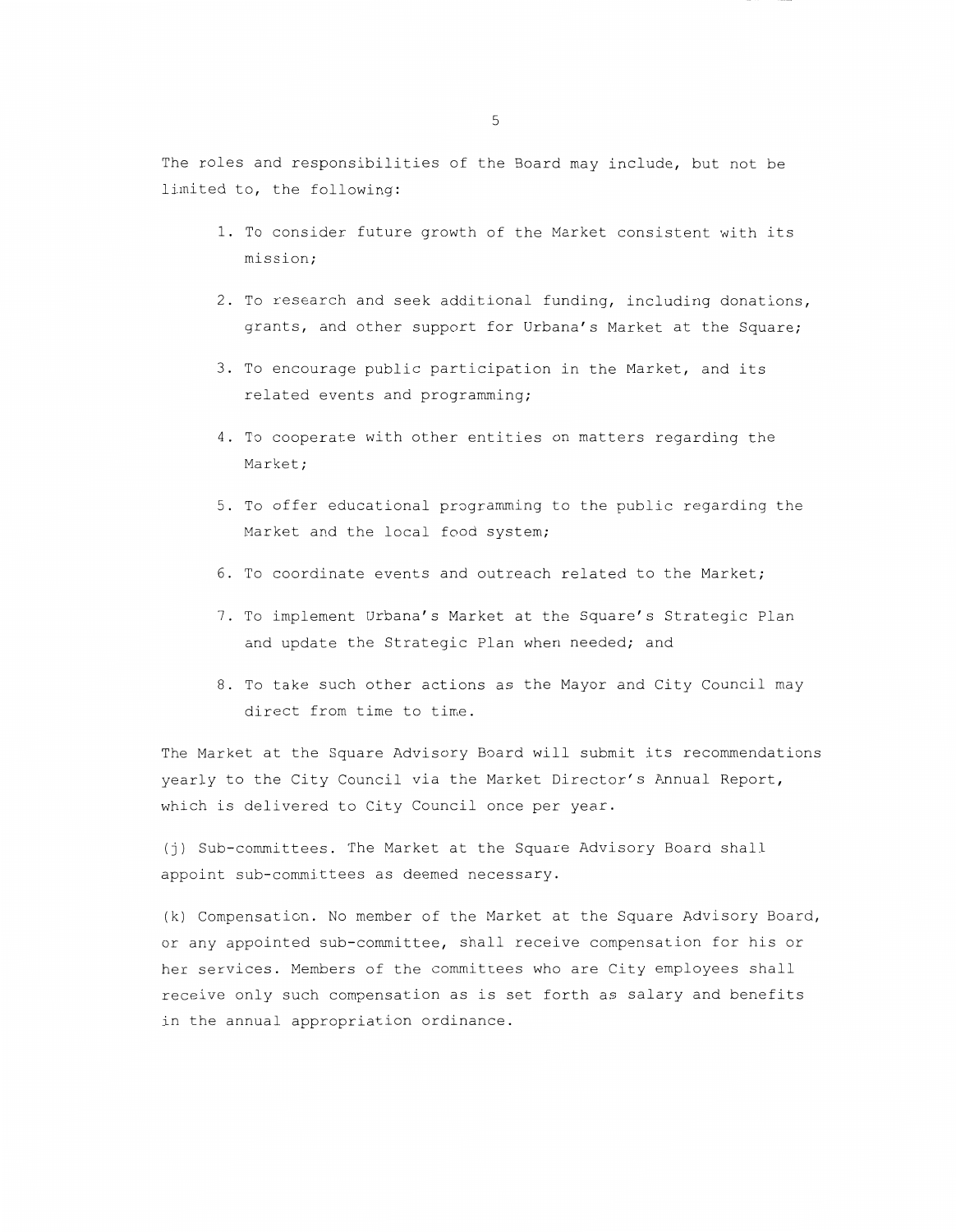(1) Budget. There is no formal request for funding from this Board to the City Council. Any necessary training funds for the Board will be budgeted out of the Market's annual budget.

(m) Administration. The Market at the Square Advisory Board shall be responsible for taking any action necessary to carry out its purposes for projects as described in the section on Duties, in accordance with the annual budget and subject to all ordinances in the City of Urbana.

The Community Development Services Department shall provide staff support for the meetings and activities of the Market at the Square Advisory Board.

**Section 2.** Those sections, paragraphs, and provisions of the Urbana City Code that are not expressly amended or repealed by this Ordinance are hereby re-enacted, and it is expressly declared to be the intention of this Ordinance not to repeal or amend any portions of the Urbana City Code other than those expressly set forth as amended or repealed in this Ordinance. The invalidity of any section or provision of this Ordinance hereby passed and approved shall not invalidate other sections or provisions thereof.

**Section 3.** This Ordinance shall not be construed to affect any suit or proceeding pending in any court, or any rights acquired, or a liability incurred, or any cause or causes of action acquired or existing prior to the effective date of this Ordinance; nor shall any right or remedy of any character be lost, impaired, or affected by this Ordinance.

**Section 4.** This Ordinance shall be in full force and effect from and after its passage and approval according to law.

This Ordinance is hereby passed by the affirmative vote, the "ayes" and "nays" being called, of a majority of the members of the Council of the City of Urbana, Illinois, at a meeting of said Council.

6